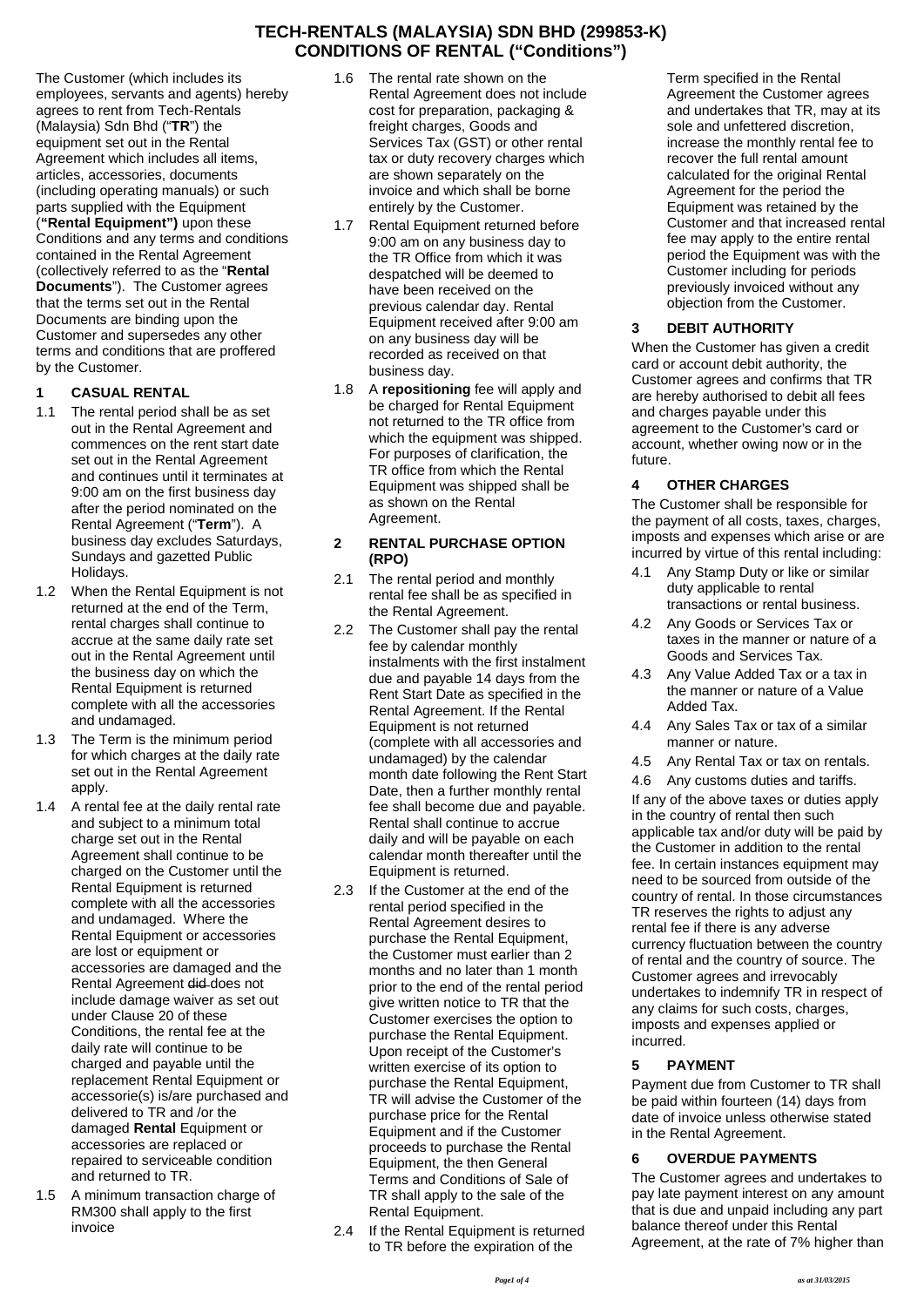the Central Bank of Malaysia's 90 day bill rate calculated daily until payment in full is received and the Rental Equipment has been returned. The Customer further agrees and undertakes to be liable for all additional costs TR may incur, including legal (on a solicitor – client basis), administrative and collection costs incurred by TR to recover any unpaid amounts.

#### **7 DELIVERY AND RETURN OF EQUIPMENT**

Delivery of the Rental Equipment to the Customer shall take place at the premises as set forth in the Rental Agreement at the expense and risk of the Customer. Return of the Rental Equipment by the Customer is solely at the Customer's expense and risk, even if arranged by TR, and shall be made to the premises of TR from where the Rental Equipment was dispatched. The Customer agrees to not ship the Rental Equipment by post.

# **8 CUSTOMER'S COVENANTS**

The Customer agrees with TR that:

- 8.1 it will not remove any sticker or other identification from the Rental Equipment giving notice of TR ownership of the Equipment;
- 8.2 it has no right, title, estate or interest in the Rental Equipment
- 8.3 the Customer shall not sell, transfer, assign, underlet, lend, charge, pledge or part with possession of the Rental Equipment;
- 8.4 purport to grant any encumbrance over or in connection with the Rental Equipment or otherwise purport to offer or use the Rental Equipment as secutiy. For the purpose of these Conditions, emcumbrance shall include but not be limited to any mortgage, lien, charge, bill of sale, option, title retention, pledge, claim, restriction, condition, overriding interest, or other encumbrance
- 8.5 the Customer shall at all times keep the Rental Equipment at the delivery address specified in the Rental Agreement unless prior written permission has been obtained from TR to relocate the Rental Equipment elsewhere;
- 8.6 the Customer shall use the Rental Equipment in a careful and proper manner and not interfere or tamper with or let any other unauthorised third party do so;
- 8.7 the Customer shall notify TR immediately if any judgement or order is levied against the Customer or property of the Customer or if a petition is presented for the liquidation of the Customer or an Administrator or Receiver is appointed or a scheme of arrangement is proposed;
- 8.8 the Customer shall permit TR its agents or servants to enter the premises where Rental Equipment is located at all reasonable times in order to inspect the Equipment or carry out repairs to the Equipment;
- 8.9 the Customer requires and will utilise the Rental Equipment for its business purposes;
- 8.10 the Customer shall keep the Rental Equipment in a safe and proper location;
- 8.11 the Customer shall not alter modify or repair the Rental Equipment without the prior written consent from TR;
- 8.12 the Rental Equipment shall at all times, whilst in the care, custody or control of the Customer, be at the risk of the Customer;
- 8.13 The Customer accepts full responsibility for all Rental Equipment rented, including its use in accordance with any manufacturer or TR operating instructions provided or Government Regulations. Where the Customer is using communications frequencies that are licensed or arranged by TR 11 these frequencies are for use only on the dates, at the places and during the times expressed on the Rental Agreement. Use of the frequencies outside the dates, places and times indicated may result in fines from relevant licensing authorities which are all payable solely by the Customer;
- 8.14 The Customer shall comply with all State, Territory and Federal Laws in respect of the Rental Equipment; and
- 8.15 The Rental Equipment will not have any information contained in or associated with it which would, if received by TR or any other person, be in breach of State, Territory or Federal privacy laws when it has been returned.
- 8.16 Notwithstanding any other provisions of the Rental Documents, the parties agree that the Customer is fully liable to TR for any loss, including loss of the Rental Equipment, where that loss has arisen as a direct or indirect result of the Customer 'on-hiring'

## **9 WARRANTY**

TR warrants that the Rental Equipment is of merchantable quality. Other than expressly provided for in the Rental Document the Customer acknowledges that it has not relied upon any statement or representation by TR in respect of the Rental Equipment or the use of the Rental Equipment by the Customer irrespective of whether or not the Customer's purpose for the use of the Equipment is known or has been disclosed to TR and the Customer

further agrees and acknowledges that under no circumstances whatsoever shall TR be held responsible or liable for any failure or unsuitability of the Rental Equipment to perform the purpose required by the Customer.

#### **10 MAINTENANCE**

TR shall at its expense, if and when it deems necessary at its sole discretion, provide maintenance and recalibration for the Rental Equipment and shall use its best endeavours to expeditiously repair or replace the Rental Equipment which may become defective during the Term through no fault of the Customer. If the Rental Equipment does not operate properly the Customer shall notify TR and request instructions before taking any action. The responsibility for advising TR of any need for recalibration rests solely with the Customer. TR may at its sole and absolute discretion and for such length of time as it deems expedient replace the Rental Equipment with another of such type or model as shall for the time being be available and the Rental Equipment so substituted shall similarly be subject to these Conditions.

# **11 EARLY CESSATION**

- 11.1 Notwithstanding the Term, TR expressly reserves to itself the right to require the early determination of the Term which may be exercised on demand and at the absolute discretion of TR. If TR so exercises the right to early determination the Customer shall within seven (7) days from the receipt of notification by TR return the Rental Equipment to TR. In such an event, the applicable rental fee shall be adjusted accordingly and be payable at the daily rate on the Rental Agreement for the period between the Rent Start Date and the date the Rental Equipment, complete with accessories and undamaged, is returned to TR. In the event the Customer returns
- 11.2 In the event the Customer returns the Rental Equipment before the expiry of the Term, the Customer shall be liable to pay for the balance of the Term remaining.

## **12 SAFEKEEPING**

The Customer is responsible for the safekeeping of the Rental Equipment and shall fully be responsible for the risk of any loss, theft, damage or destruction of Rental Equipment and if the Equipment shall require repair, recalibration or replacement as a result of the Customer's use, the Customer shall likewise be fully resonsible for the total cost of any such repair, recalibration or replacement including any freight charges there occasioned. Any repairs carried out by TR will be charged at TR's normal hourly rates.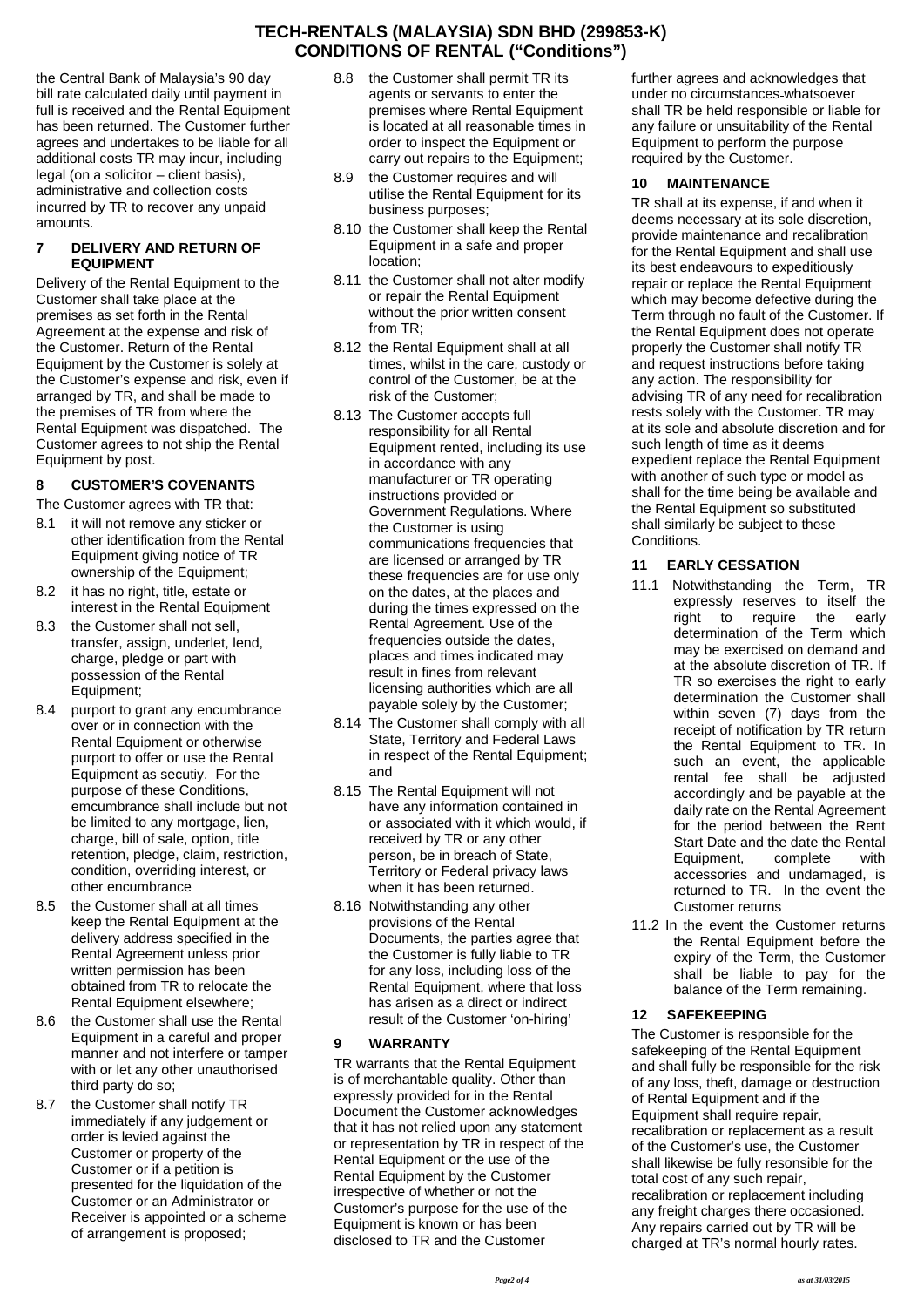The Customer shall pay to TR the total new replacement cost as assessed by TR for Rental Equipment which is lost, stolen, destroyed or damaged beyond repair. The Customer shall pay to TR a reasonable calibration and refurbishing fee in the event that ownership labels, calibration seals or anti-tamper notices affixed to Equipment are removed or defaced. Any item, article, accessory, document or items supplied in conjunction with the Equipment (including operation manuals) not returned or are returned in damaged condition to TR upon cessation of the Term shall be paid for by the Customer with a fee determined by TR being charged to the account of the Customer. In respect of damage or loss of Rental Equipment, or failure to return all of the Rental Equipment (including all accessories), the Term shall continue, and the Customer shall continue to pay rental until the Rental Equipment has been repaired and returned (including all accessories) to TR, or the replacement cost of new Rental Equipment or accessories has been paid by the Customer. The Customer agrees and irrevocable underakes to indemnify TR for all loss or damage suffered as a consequence of such damage or loss to, or failure to return by the Customer, the Rental Equipment and accessories.

#### **13 CUSTOMER DEFAULT, TERMINATION & REPOSSESION**

- 13.1 If the Customer is in breach of the Rental Agreement, TR shall be entitled to treat the Rental Document as breached and repudiated by the Customer and with or without notice accept the repudiation and terminate the Rental Agreement whereupon the Customer shall immediately, at its own cost and expense, return the Rental Equipment to TR failing which TR may repossess the Rental Equipment and charge the Customer for all of its costs and expenses incurred in doing so. PROVIDED AT ALL times, any such termination shall not prejudice any right to recover any unpaid rental and the rights and obligations under clause 12 above. In addition and not in derogation to the terms contained herein. TR shall also be entitled to recover all damages including any consequential damages incurred.
- 13.2 Where the Rental Documents are terminated pursuant to clause 13.1 above, the Customer consents to TR, its servants and/or agents entering its premises, or any other premises where the Rental Equipment is located, using such force as is necessary to repossess the Rental Equipment. The Customer shall provide TR with all reasonable assistance in order to locate and collect the Rental

Equipment. If the Rental Equipment is not available for collection at the nominated time and or place the Customer shall be liable for any additional costs TR shall incur. Customer agrees that TR will not be liable for any damage to property belonging to Customer or any third party caused by TR, its servants and/or agents in collecting or repossessing the Rental Equipment

#### **14 INDEMNITY**

The Customer agrees to indemnify TR and be responsible for all costs, liabilities, damages, losses, claims, charges and other liabilities incurred by TR as a result of the Customer's breach of the Rental Documents or as a result of TR enforcement of the Rental Documents in connection with or arising out of or in any way connected with the use of the TR, its servants and/or agents Equipment.

#### **15 SEPARATE ITEMS OF EQUIPMENT**

Where more than one item of Rental Equipment is supplied under the Rental Documents, in interpreting the Rental Documents, the singular shall be read as the plural where appropriate and the rental shall be apportioned to each item of Rental Equipment as set forth in the Rental Agreement and these Conditions herein set forth shall apply separately to each individual item of Rental Equipment as though each item of Rental Equipment was subject to separate Rental Agreement.

## **16 LIABILITY**

- 16.1 Subject to clause 9 above and to the maximum extent permitted by law, TR makes no warranties or representation and the Customer releases TR from all liability for any losses, claims, damages or injury suffered in connection with the supply of the Rental Equipment.
- 16.2 TR's liability to the Customer in respect of any non-excludable warranty or condition shall be limited to the maximum extent possible to:

in the case of the Rental Equipment supplied by TR, either of the following (as TR may in its sole discretion decides):

- (a) the replacement of the Rental Equipment or the supply of equivalent Rental Equipment;
- (b) the repair of the Rental Equipment;
- (c) the payment of the cost of replacing the Rental Equipment or of acquiring equivalent Rental Equipment; or
- (d) the payment of the cost of having the Rental Equipment repaired; and

in the case of any services provided by TR, either of the following (as TR may in its sole discretion decide):

- (e) the supply of the services again; or
- (f) the payment of having the services supplied again.
- 16.3 Subject to clause 9 above, all express and implied warranties, guarantees and conditions under statute, general law or trade usage, as to merchantability, description, quality, suitability or fitness of the Equipment for any purpose, or as to design, assembly, installation, materials, workmanship or otherwise are expressly excluded.
- 16.4 Subject to any non-excludable warranty or condition and to the maximum extent permitted by law, TR maximum aggregate liability for all claims relating to the Rental Documents or their subject matter, whether in contract, tort (including negligence), in equity, under statute, under an indemnity, based on fundamental breach or breach of a fundamental term or on any other basis, is limited to an amount equal to the rental fees paid by the Customer under the Rental Documents.
- 16.5 TR shall not be liable to the Customer in any circumstances for indirect, economic or consequential loss suffered by the Customer

## **17 PROPERTY**

Subject to this paragraph, title in the property in the Rental Equipment shall not pass to the Customer. Where the Customer has selected a rent to purchase option, title in the Rental Equipment shall not pass to the Customer until and unless all monies owing including rental and purchase price have been received by TR and the payments received shall be applied first in reduction of any outstanding rental and interest and second on account of the purchase price.

#### **18 INTELLECTUAL PROPERTY RIGHTS**

All rights pertaining to industrial or intellectual property including but not limited to copyrights, patents and trademarks are expressly reserved. The Customer shall not make any copies or authorise any copying of anything supplied such as software programs and operating manuals except with the prior written authority of TR and the owner/licensor and in accordance with the license terms as applicable. All copies must be delivered up with the Rental Equipment.

#### **19 CONSUMABLES**

TR is entitled to separately charge for consumables including but not limited to